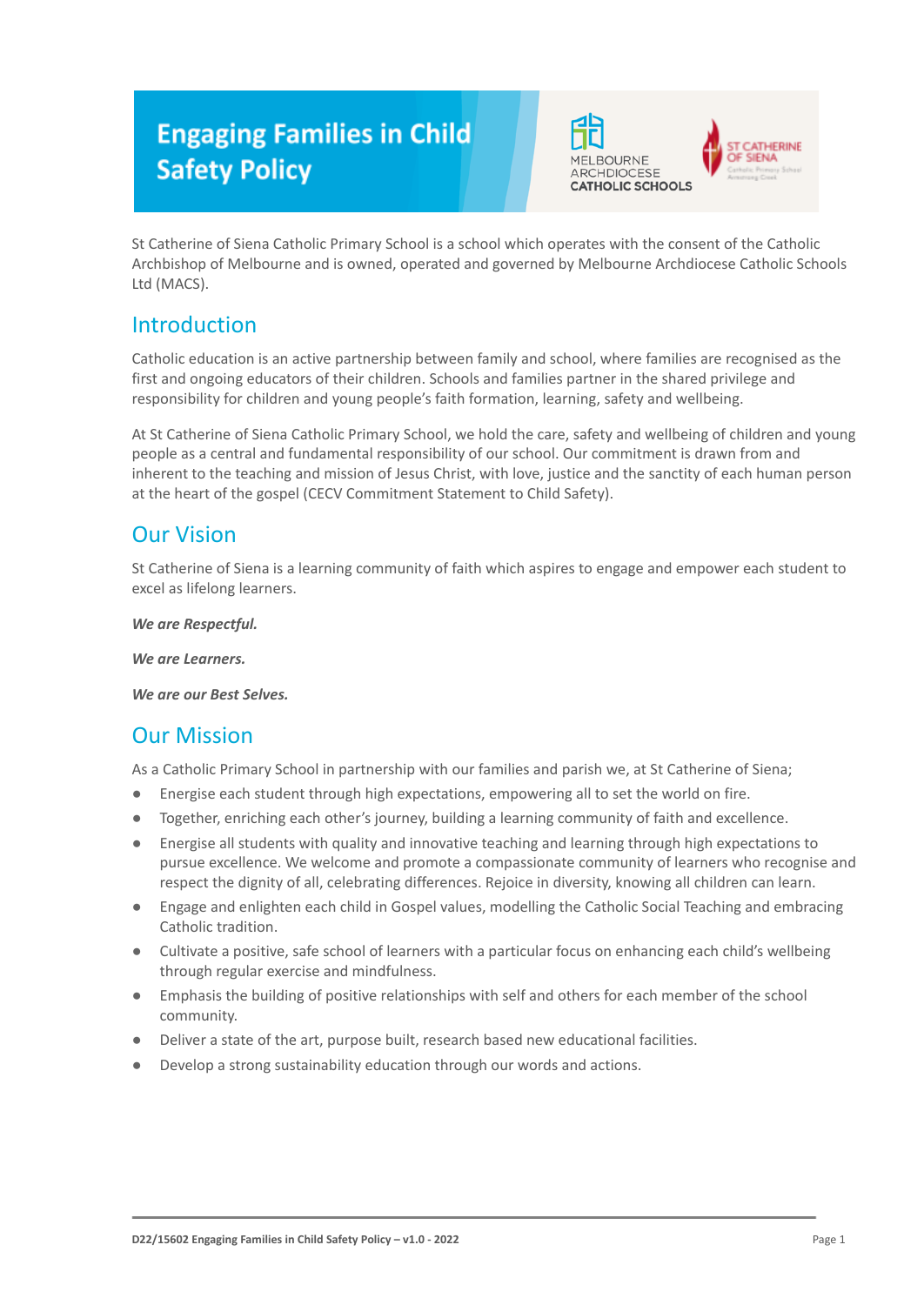## ENGAGE-EMPOWER-EXCEL

Children engaged in their learning and empowered to be who God created them to be, will excel as global community citizens and set the world on fire.

*"Be who you were created to be, and you will set the world on fire."*

*― St. Catherine of Siena*

### Purpose

The purpose of this Policy is to outline the strategies and actions that we have in place at St Catherine of Siena Catholic Primary School to ensure that families, carers and other members of the school community are informed about relevant child safety and wellbeing matters and are involved in the promotion of child safety and wellbeing at the school.

This Policy takes into account the specific requirements of the Child Safe Standards as set out in Ministerial Order No. 1359.

## Scope

This Policy applies to school employees, volunteers, contractors and clergy. It should be read in conjunction with related school policies and procedures, including:

- 1. Child Safety Framework
- 2. Child Safety Code of Conduct
- 3. Child Safety and Wellbeing Policy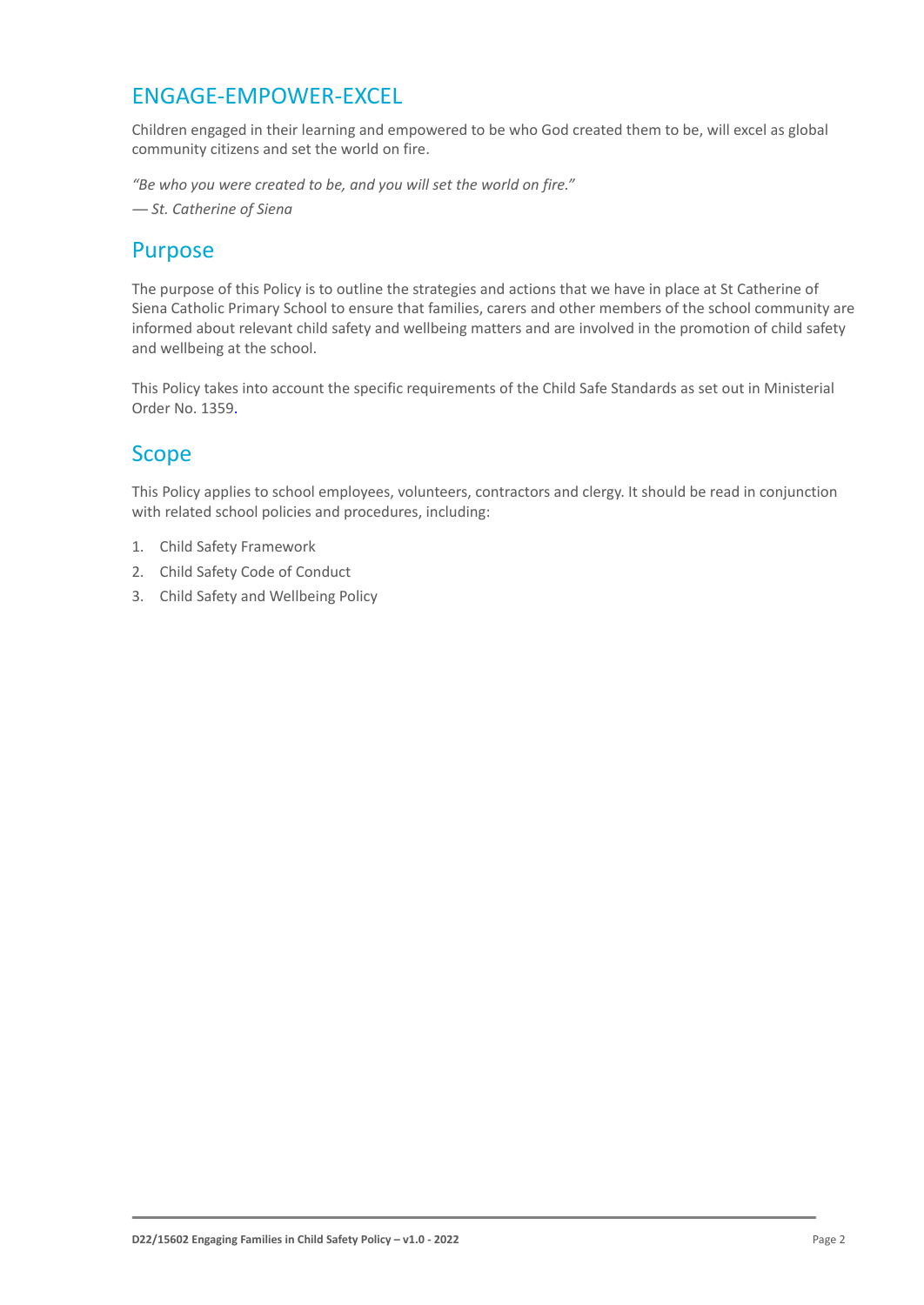## **Principles**

At St Catherine of Siena Catholic Primary School, the following principles underpin our commitment to family engagement:

- Families and carers should have the opportunity to participate in decisions relating to child safety and wellbeing which affect their child.
- Our school engages and openly communicates with families, carers and other members of the school community about our child safe approach.
- All members of the school community should have access to information relating to child safety and wellbeing.
- Families, carers and other members of the school community must have the opportunity to provide input into the development and review of the school's policies and practices relating to child safety and wellbeing.
- Families, carers and other members of the school community have the right to be informed about the operations and governance of the school in relation to child safety and wellbeing.

## **Policy**

St Catherine of Siena Catholic Primary School is committed to ensuring that all members of our school community are kept informed about relevant child safety and wellbeing matters and are involved in the promotion of child safety and wellbeing at St Catherine of Siena Catholic Primary School.

We implement the following strategies and actions to ensure that we are able to meet this commitment.

#### **Strategies / actions used by school leadership**

The Principal, the school governing authority and school leaders at St Catherine of Siena Catholic Primary School recognise their particular responsibilities to communicate and engage with families, carers and other members of the school community in relation to issues regarding child safety and wellbeing. Strategies and actions used to carry out this responsibility include:

- utilising the St Catherine of Siena Catholic Primary School Engaging Families in Child Safety Policy to inform and guide curriculum planning, policies and practices
- supporting staff, through appropriate professional learning, to strengthen their communication and engagement skills and to understand the value and importance of effective communication and engagement
- identifying opportunities for parents and carers to participate in decisions that affect their child's safety and wellbeing
- ensuring that existing policies and practices relating to child safety and wellbeing are made publicly available so that they are easily accessible to families, carers and other members of the school community
- engaging with families, carers and other members of the school community to collaboratively develop and periodically review policies and practices relating to child safety and wellbeing
- creating opportunities to ensure that members of the school community are adequately informed about the school's operations and governance relating to child safety and wellbeing

#### **Strategies / actions used by school staff, volunteers, contractors and clergy**

School staff, volunteers, contractors and clergy at St Catherine of Siena Catholic Primary School also have a responsibility to support the school governing authority and school leaders in communicating and engaging with families, carers and other members of the school community regarding child safety and wellbeing. Strategies and actions used to carry out this responsibility include:

creating and maintaining open lines of communication with families, carers and other members of the school community, particularly with respect to child safety and wellbeing matters